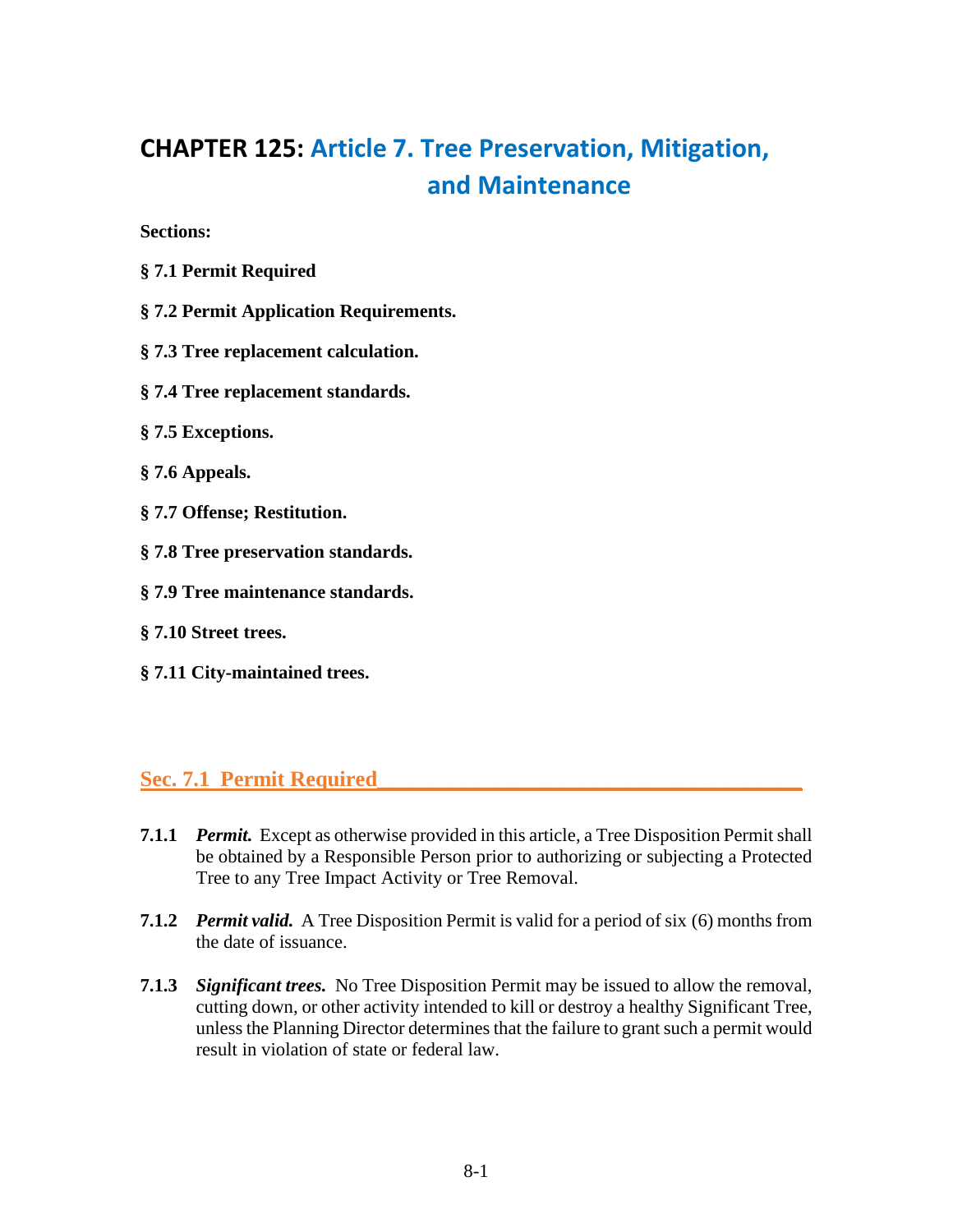# **Sec. 7.2\_Permit Application Requirements\_\_\_\_\_\_\_\_\_\_\_\_\_\_\_\_\_\_\_\_\_\_\_**

- **7.2.1** A Tree Disposition Permit may be issued by the City Arborist only upon the submission and approval of the following:
- **7.2.2** An application that includes the following:
	- **a.** the applicant's name, address, and phone number;
	- **b.** the address of the property at which a Tree Impact Activity or Tree Removal is sought;
	- **c**. the name, address, and phone number of the person or entity that will actually perform the Tree Impact Activity or Tree Removal, if not the applicant; and
	- **d**; the name, address, and phone number of the owner of record of the property at which a Tree Impact Activity or Tree Removal is sought, if not the applicant.
	- **e**. A Tree Disposition Plan certified by a licensed surveyor, a Certified Arborist or registered landscape architect, that:
		- **1**. Identifies:
			- **i**. The Protected Trees sought to be subjected to a Tree Impact Activity or Tree Removal at the site, according to location, type and size;
			- **ii**. Location and total caliper inches of invasive species to be removed, if seeking credit for elimination of invasive species;
			- **iii**. areas of construction or other activities to be performed within the Critical Root Zone of a Protected Tree, including site plans documenting measures to be taken for protection of each impacted Critical Root Zone;
		- **2**. Includes tables summarizing the total caliper inches of Protected Trees to be removed in size categories as follows:
			- **i**. for Small Trees:
				- a) six inch  $(6")$  to nine inch  $(9")$  caliper;
				- b) greater than nine inch (9") to twelve inch (12") caliper; and
				- c) greater than twelve inch (12") caliper.
			- **ii**. for Large Trees:
				- a) twelve inch  $(12")$  to fifteen inch  $(15")$  caliper;
				- b) greater than fifteen (15") to eighteen inch (18") caliper; and
				- c) greater than eighteen inch (18") caliper; and
		- **3**. States the total number of caliper inches to be replaced, calculated using the Tree Replacement Calculation set forth below, and how replacement will be achieved, whether by on-site replacement or off-site replacement, or Payment in Lieu of replacement; and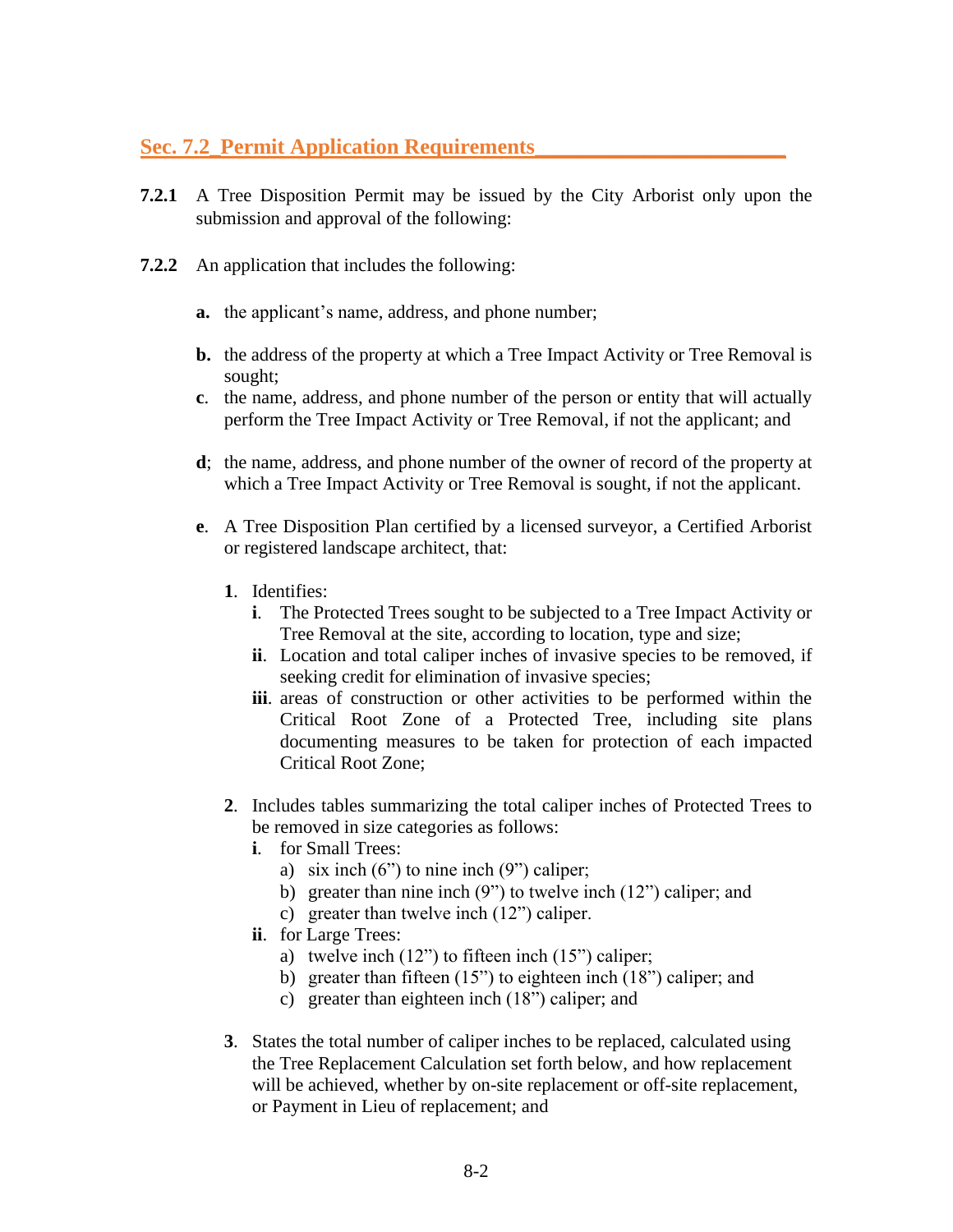- **4**. Includes the proposed plan for tree replacement by location, type and size, if applicable;
- **f.** An application fee in an amount as set by the City Council; and
- **g.** One of the following:
	- **1.** A cashier's check or money order for the full amount of the Payment in Lieu of replacement; or
	- **2**. A cash escrow, bond, letter of credit, or other acceptable security instrument securing an amount equal to a full Payment in Lieu of replacement, which by its terms:
		- **i**. Can be redeemed or called by the City one year from the date the Tree Disposition Permit is issued, if not earlier released; and
		- **ii**. Can only be released upon the City's approval, which approval the applicant may request only after completion of all replacement planting.

#### **Sec. 7.3 Tree Replacement Calculation\_\_\_\_\_\_\_\_\_\_\_\_\_\_\_\_\_\_\_\_\_\_\_\_\_\_\_**

- **7.3.1** Tree replacement calculations are based upon the following guiding principles:
	- **a**. Greater value is placed on Protected Trees of greater size, therefore caliper inch replacement is increased as the size of each tree increases;
	- **b.** Greater value is placed on maintaining trees on-site, therefore caliper inch replacement is increased if replacement occurs off-site or through Payment in Lieu of replacement;
	- **c**. Greater value is placed on maintaining large or interconnected conservation areas, therefore exceptions and incentives are available to maintain these areas;
	- **d**. Invasive tree species harm the native tree canopy, therefore incentives are available for elimination of species shown in the Invasive Tree List in this article; and,
	- **e**. Protection and maintenance of the community's tree canopy is more critical than equal replacement of individual trees, therefore replacement calculations result in a total number of caliper inches to be replaced as measured following application of the above principles.
- **7.3.2** The diameter at breast height of each Protected Tree to be removed from the site shall be measured to determine size in caliper inches.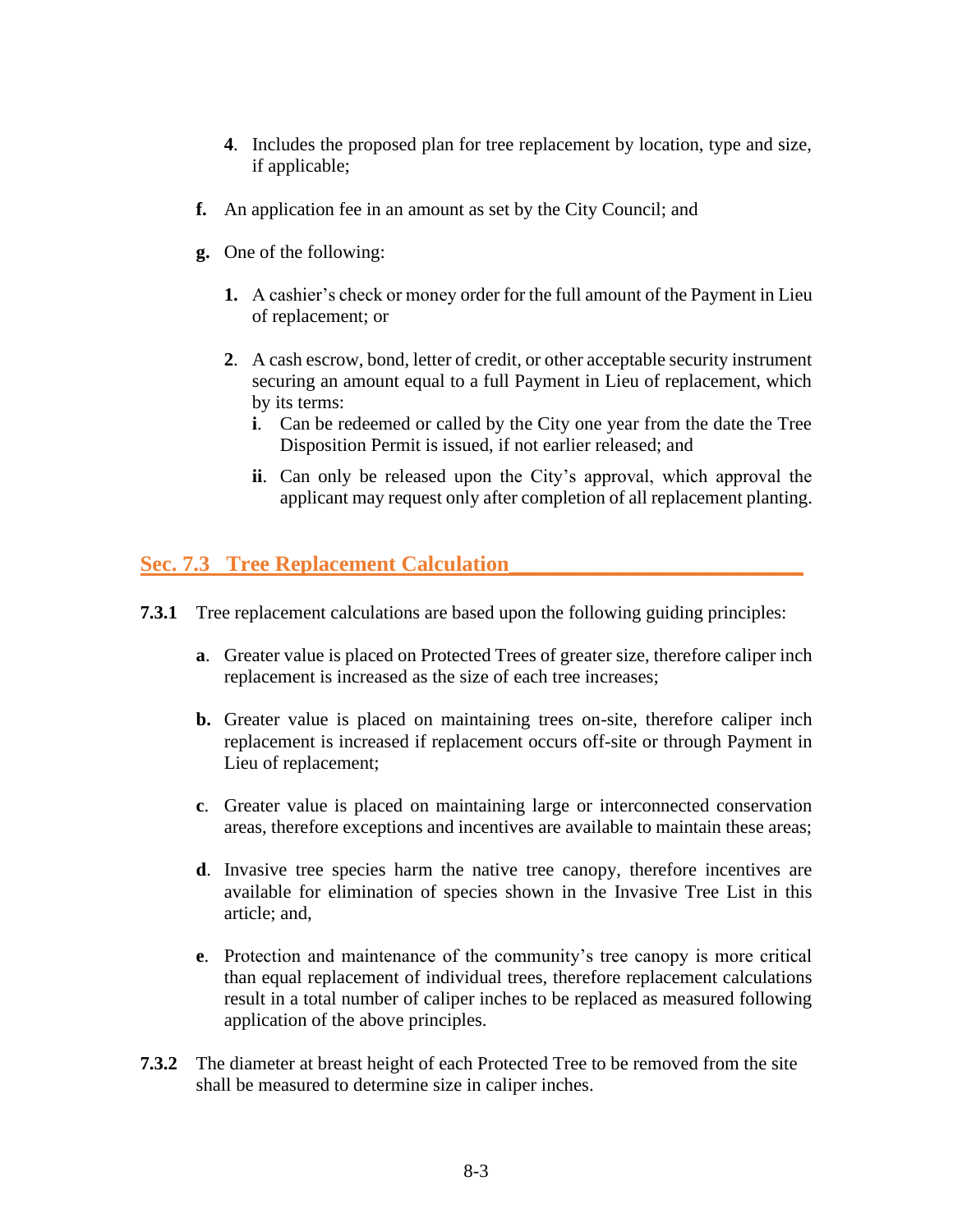- **7.3.3** Replacement of removed trees shall be achieved utilizing one of the following three methods, in accordance with the applicant's written election:
	- **a.** On-site replacement in accordance with all the standards and requirements of the City of League City;
	- **b**. Off-site replacement in parks, dedicated conservation areas or selected rightsof-way at the direction of the City Planner or City Arborist; or
	- **c.** Payment in Lieu of replacement to the City Reforestation and Tree Management Fund to be used for public reforestation and maintenance of Protected Trees on public property or Significant Trees on public or private property.
- **7.3.4** Caliper inch replacement of each Protected Tree shall be calculated in accordance with the following Table.

| <b>Caliper Inch Replacement of a Protected Tree</b> |                            |                         |
|-----------------------------------------------------|----------------------------|-------------------------|
|                                                     | <b>On Site Replacement</b> | Off Site Replacement or |
|                                                     |                            | Payment in Lieu         |
| <b>Small Trees</b>                                  |                            |                         |
| $6"$ to 9"                                          | 100 percent                | 120 percent             |
| $9.1$ " to $12$ "                                   | 100 percent                | 130 percent             |
| Greater than 12"                                    | 130 percent                | 140 percent             |
| <b>Large Trees</b>                                  |                            |                         |
| $12$ " to $15$ "                                    | 100 percent                | 120 percent             |
| 15.1" to 18"                                        | 100 percent                | 130 percent             |
| Greater than 18"                                    | 130 percent                | 140 percent             |

- **7.3.5** Payment in Lieu shall be calculated at a rate of \$250.00 per caliper inch of required replacement tree(s).
- **7.3.6** The City Planner or City Arborist shall have the discretion to reduce tree replacement requirements the removal of Invasive Trees on-site or off-site in accordance with standards established by the City Arborist. Reduction of caliper inch replacement if granted shall be calculated in accordance with the following Table.

| <b>Reduction of Caliper Inch Replacement for Removal of Invasive Trees</b>           |            |  |
|--------------------------------------------------------------------------------------|------------|--|
| Caliper Inches of Invasive Trees Removed   Percent Reduction in Total Caliper Inches |            |  |
| 50" to $150"$                                                                        | 5 percent  |  |
| $150.1$ " to 300"                                                                    | 10 percent |  |
| $300.1$ " to $500$ "                                                                 | 15 percent |  |
| Greater than 500"                                                                    | 20 percent |  |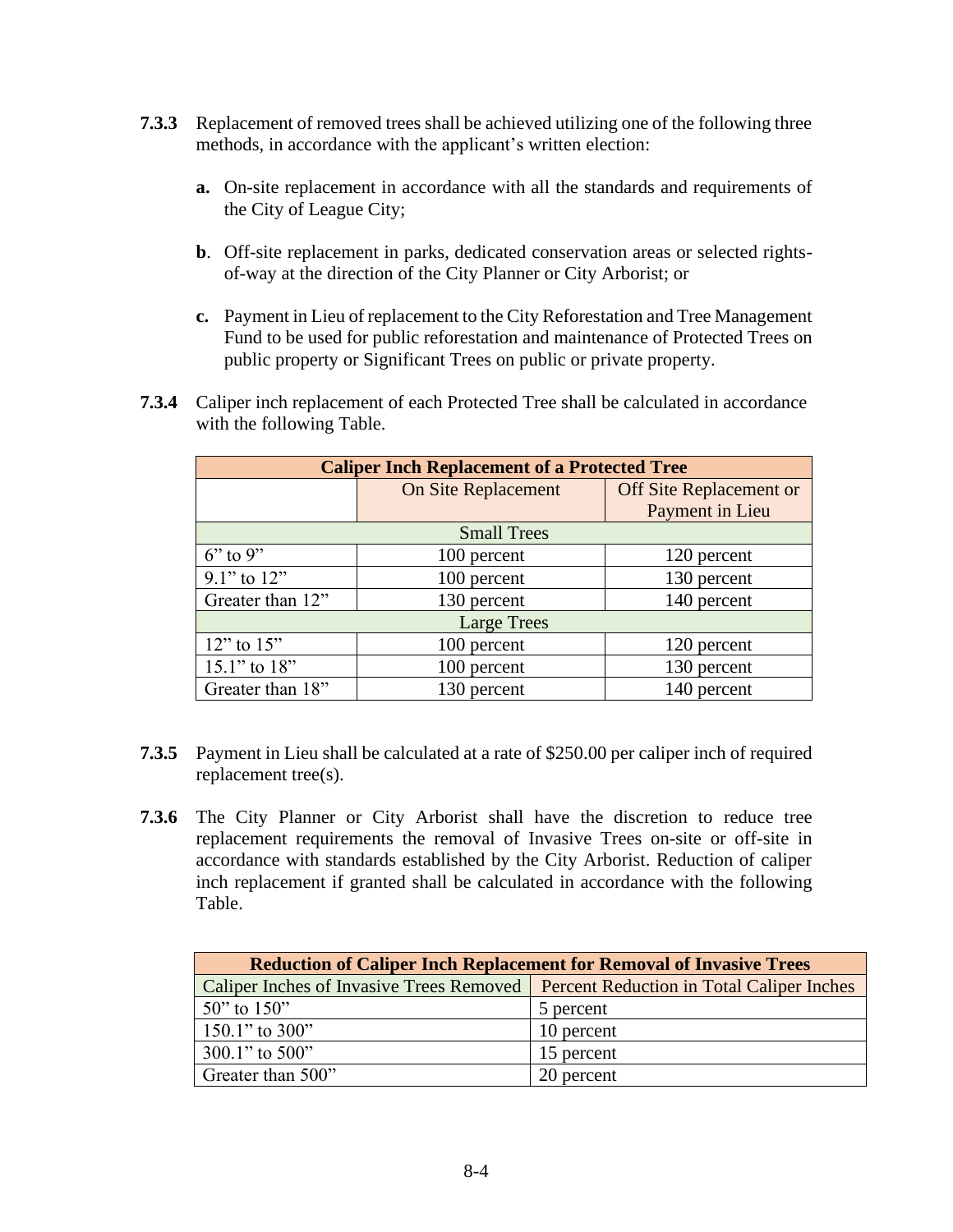# **Sec. 7.4 Tree Replacement Standards\_\_\_\_\_\_\_\_\_\_\_\_\_\_\_\_\_\_\_\_\_\_\_\_\_\_\_\_**

- **7.4.1** Replacement trees shall be selected from the Protected Tree List according to available planting space and specific environmental requirements of the tree and shall be a minimum of (i) three (3) caliper inches measured one (1) foot above grade, and (ii) seven (7) feet in height.
- **7.4.2** Replacement trees shall be planted according to tree planting standards established by the International Society of Arboriculture, with a minimum of fifteen (15) feet spacing for Small Trees and a minimum of thirty (30) feet spacing for Large Trees, unless otherwise approved by the City Arborist.
- **7.4.3** Replacement trees must be planted within one (1) year from the date the Tree Disposition Permit is issued. The applicant shall notify the City Arborist after the replacement trees have been planted so that they may be inspected. If the replacement trees are not planted within this time, the City Attorney is authorized to take all legal steps to recover Payment in Lieu from the applicant to satisfy the mitigation requirements.

#### Sec. 7.5 **Exceptions**

- **7.5.1** The owner of record of a legally conforming single-family residence may remove or subject any tree on that property to a Tree Impact Activity, without a Tree Disposition Permit and without mitigation.
- **7.5.2** A Tree Disposition Permit may be issued, without requiring mitigation, to remove a Protected Tree if the tree is:
	- **a.** injured, dying, diseased or infested with harmful insects to the extent that it is not likely to survive as determined and documented by the City Arborist; or
	- **b.** in danger of falling, interfering with utility service or other creating a hazardous or dangerous condition as determined and documented by the City Arborist.
- **7.5.3** If the owner of a Protected Tree believes that an emergency situation exists that requires the immediate removal of said tree to protect the safety of persons or property, the owner may subject the tree to a Tree Impact Activity or remove the tree without a Tree Disposition Permit, but only to the extent necessary to eliminate the dangerous situation. A person that claims this exception shall:
	- **a.** apply for a Tree Disposition Permit on the next working day; and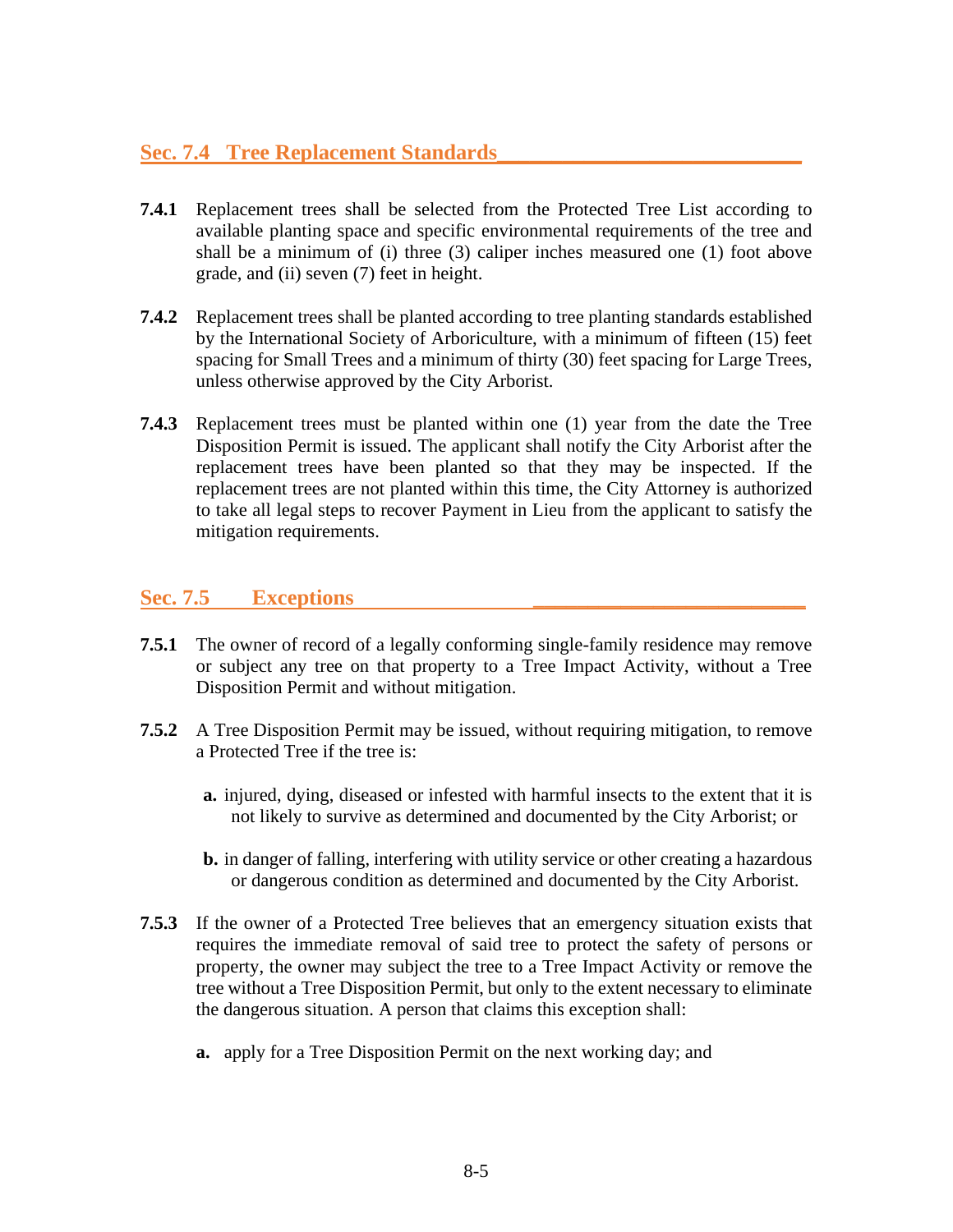**b.** be able to substantiate the claim of an emergency situation to the reasonable satisfaction of the City Arborist by providing evidence of the dangerous condition such as, but not limited to, a letter from a Certified Arborist and/or digital images.

#### Sec. 7.6 Appeals

- **7.6.1** An applicant may appeal the Planning Director's decision to not grant a Tree Disposition Permit for the removal of a Significant Tree to the City Council by filing the following with the City Secretary's Office:
	- **a**. A written notice of appeal within ten (10) business days from notification of the Planning Director's decision;
	- **b**. A written legal opinion from an attorney licensed in Texas that details how the failure to grant the permit would violate state or federal law, within thirty (30) days of the filing of the notice of appeal; and
	- **c.** A site plan for the subject property showing the locations of the Significant Tree and the proposed improvement(s) that not removing the Significant Tree would render unfeasible, within thirty (30) days of the filing of the notice of appeal
- **7.6.2** An applicant may appeal to the City Manager the calculation of the total caliper inches of replacement trees required by filing with the City Secretary's Office a written notice of appeal within ten (10) business days from notification by the City Arborist of the tree replacement calculation, setting forth the reason(s) and including the documentation for any contention that the calculation of caliper inches of replacement trees is too high

#### **Sec. 7.7 Offense; Restitution\_\_\_\_\_\_\_\_\_\_\_\_\_\_\_\_\_\_\_\_\_\_\_\_\_\_\_\_\_\_\_\_\_\_\_\_**

- **7.7.1** Any person who recklessly removes or subjects a Protected Tree to a Tree Impact Activity without a valid Tree Disposition Permit authorizing such action shall be guilty of a misdemeanor, which shall be punishable by a fine not to exceed \$500.00. Each subsequent day that elapses without the person obtaining a Tree Disposition Permit shall constitute a separate offense.
- **7.7.2** In any prosecution under this section, the prosecuting attorney shall seek and the judge is authorized to award restitution to be paid into the City Reforestation and Tree Management Fund, in an amount calculated by the City Arborist pursuant to the provisions below:
	- **a**. For removal of Protected Trees not including any Significant Tree, the City Arborist shall: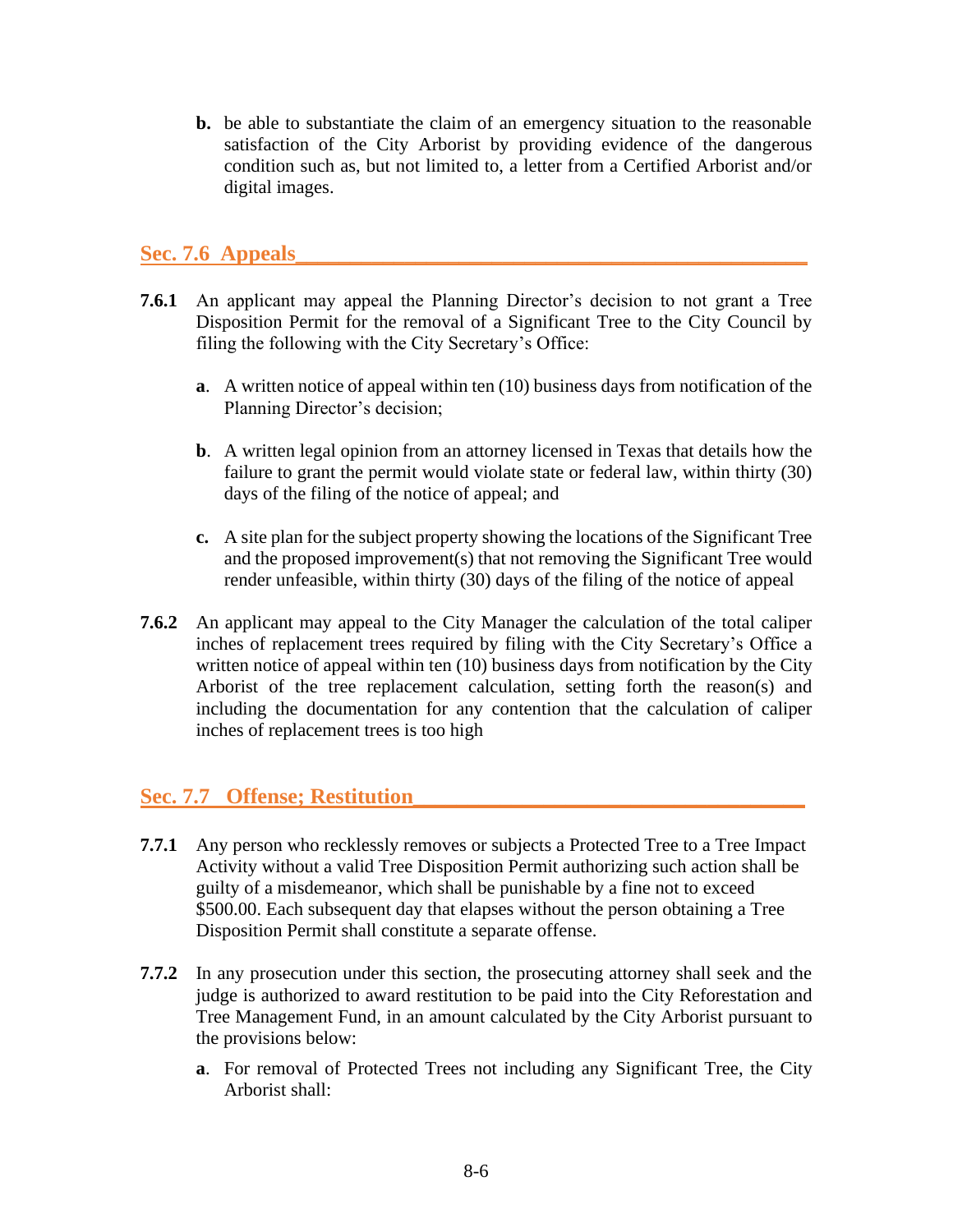- **1**. assume that each tree on site is a Large Protected Tree measured at 18 caliper inches with an individual tree canopy of 2,200 square feet;
- **2**. determine total caliper inches to be replaced by measuring the total tree canopy covering the site prior to removal of trees using aerial imagery acceptable to the City of League City; and
- **3**. calculate replacement cost in accordance with Payment in Lieu requirements of this article with an additional one hundred (100%) penalty.
- **b**. Restitution for removal of a Significant Tree shall be equal to the Payment in Lieu value of the tree, as determined by the City Arborist, plus an additional two hundred percent (200%) penalty.
- **c**. For subjecting a Protected Tree to a Tree Impact Activity, the City Arborist shall:
	- **1.** calculate a Payment in Lieu amount as if the Protected Tree had been removed pursuant to a Tree Disposition Permit, if the tree is not a Significant Tree;
	- **2**. calculate a Payment in Lieu amount and add a penalty of one hundred percent (100%) if the tree is a Significant Tree; or
	- **3**. adjust the restitution amount calculated pursuant to this section, if in the sole and reasonable judgment of the City Arborist the restitution so calculated is disproportionate to the level of disturbance or alteration of the tree.

# **Sec. 7.8 Tree Preservation Standards\_\_\_\_\_\_\_\_\_\_\_\_\_\_\_\_\_\_\_\_\_\_\_\_\_\_\_\_\_**

- **7.8.1** *Maintenance Practices.* Maintenance practices, including but not limited to large limb pruning and canopy thinning, of a Protected Tree shall be in accordance with best practices as approved by a Certified Arborist or the City Arborist.
- **7.8.2** *Critical Root Zone*. The Critical Root Zone of a Protected Tree shall be protected as follows:
	- **a.** No materials intended for construction or waste materials from grading, excavation or demolition shall be allowed to accumulate.
	- **b.** No equipment shall be cleaned in such close proximity to allow harmful liquids to be deposited or flow overland and/or runoff into the Critical Root Zone.
	- **c.** No vehicular or construction equipment may be parked in or on a Critical Root Zone.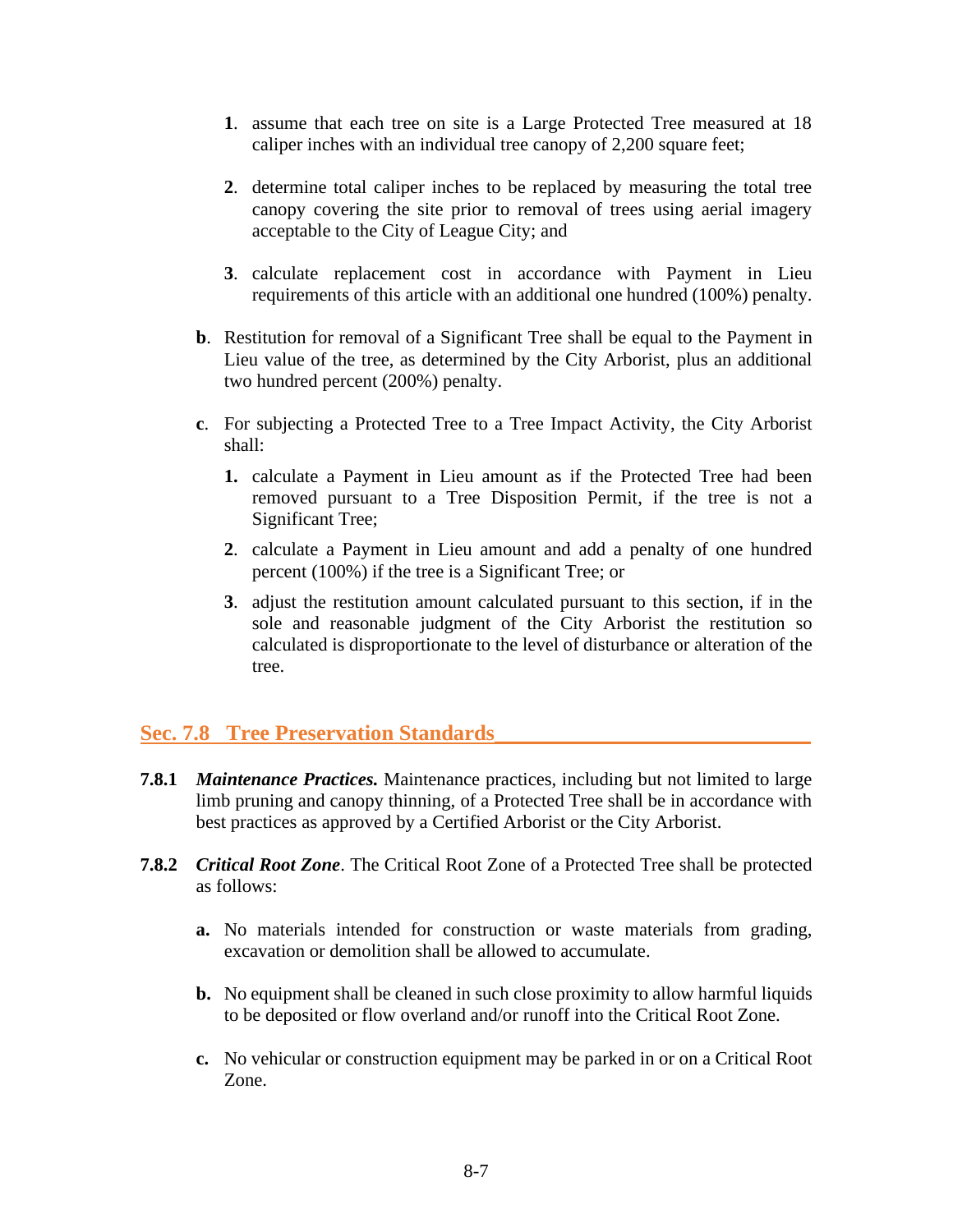- **d.** No grade changes shall be allowed in a Critical Root Zone
- **e.** A protective barrier, such as a temporary fence, shall be installed to protect the Critical Root Zone prior to and throughout the duration of any work and/or improvements that occur on a property containing a Protected Tree.
- **7.8.3** *Utilities Below Tree Canopy*. Any utilities to be installed below the canopy of a Protected Tree, shall be bored, not trenched, and shall be so shown on the Tree Disposition Plan.
- **7.8.4** *Tree Support Systems*. Trees requiring support systems shall be secured according to type and size. Tree staking, cabling, and other materials shall remain in place only until the tree has been established, which time period shall not to exceed one (1) year.

# **Sec. 7.9 Tree Maintenance Standards\_\_\_\_\_\_\_\_\_\_\_\_\_\_\_\_\_\_\_\_\_\_\_\_\_\_\_\_**

- **7.9.1** *Maintenance of trees within the rights-of-way*. The owner(s) of any lot with frontage along a public street, including a property owners association, shall maintain the street trees and other landscaping growing along the frontage or in the street right-of-way adjacent to the lot, including in any park or parking strip between the property line and the street line.
- **7.9.2** *Tree Topping*. Topping (also referred to as heading, stubbing, rounding or dehorning) of any Street Tree, Park Tree, or other tree on public property is prohibited. Topping involves the severe cutting back of limbs to stubs larger than three inches in diameter within the tree's crown to such a degree so as to remove the normal canopy and disfigure the tree. The City Manager, upon the recommendation of the City Arborist, may specifically authorize in writing topping of a specific tree, based on clear evidence of extraordinary circumstances that justify topping. Extraordinary circumstances may include but not be limited to, trees severely damaged by storms or other causes, or trees under utility wires or other obstructions where other pruning practices are impractical.
- **7.9.3** *Pruning, Corner Clearance*. The owner(s) of any tree overhanging any street or right‐of‐way within the City shall prune the branches so that such branches shall not obstruct the light from any street light or obstruct the view of any street sign or intersection, and so that there shall be a clear space of fifteen (15) feet above the surface of the street and/or sidewalk. Pruning includes crown cleaning, thinning, raising, reduction, and restoration. The pruning of trees must comply with tree trimming guidelines in the American National Standard for Tree Care Operations: Tree Shrub and Other Woody Plant Maintenance Standard Practices, or National Arborist Association's "Standards for Pruning of Shade Trees." Said owners shall also remove all dead, diseased or dangerous trees, or broken or decayed limbs which constitute a menace to the safety of the public.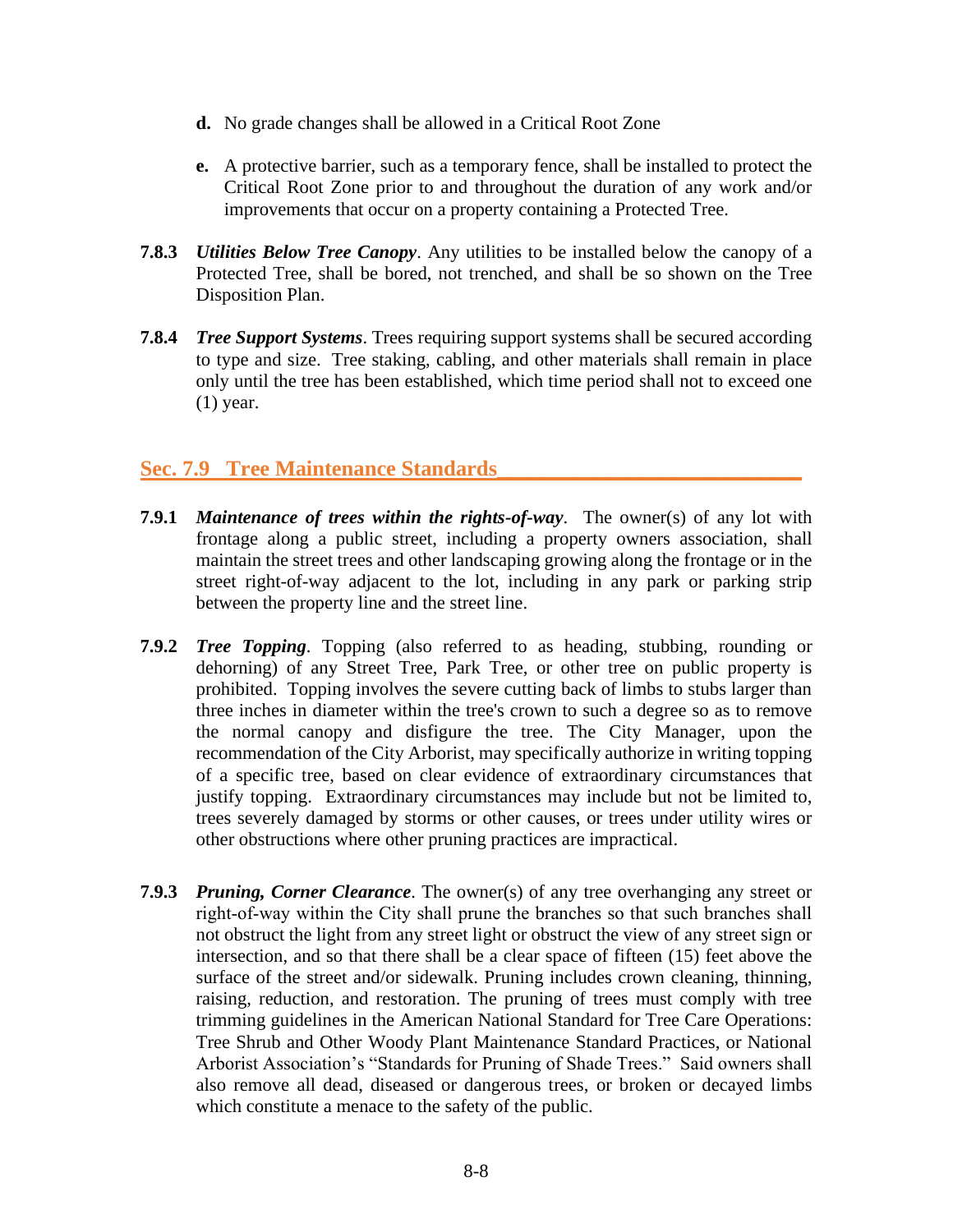- **7.9.4** *Owner Responsibility.* If the property owner fails to prune trees to provide clearances stated, the City Arborist is authorized to notify the owners of such trees in writing of their responsibility. Pruning shall be done by said owners at their own expense within ten days after the date of service of notice. In the event of failure of owners to comply with such provisions, the City shall have the authority to prune such trees and charge the cost of removal to the owners.
- **7.9.5** *Removal of Dead or Diseased Trees on Private Property*. A Tree Disposition Permit is required to remove a Protected Tree. The City shall have the right to cause the removal of any dead or diseased trees on private property within the city, when such trees constitute a hazard to life and property, or harbor insects or disease which constitute a potential threat to other trees within the city. The City shall notify in writing the owners of such trees. Removal shall be done by said owners at their own expense within thirty (30) days after the date of service of notice. In the event of failure of owners to comply with such provisions, the City shall have the authority to remove such trees and charge the cost of removal to the owners.
- **7.9.6** *Emergency Removal Provision*. If the City Arborist determines that a tree poses an imminent threat, the City may secure the surrounding area and/or remove the hazardous tree.
- **7.9.7** *Removal of Stumps*. Street and park trees that are removed shall have their stumps ground to grade level or removed.

#### **Sec. 7.10 Street Trees\_\_\_\_\_\_\_\_\_\_\_\_\_\_\_\_\_\_\_\_\_\_\_\_\_\_\_\_\_\_\_\_\_\_\_\_\_\_\_\_\_\_**

- **7.10.1** *Minimum Distance from Sidewalks and Curbs*. Trees shall be centered in the planting strip between the sidewalk and the street curb. If centering within the planting strip is not possible or desirable due to design considerations, the tree must be located at least two feet from the sidewalk edge or the curb edge. Trees within the City rights-of-way shall not be planted where the rooting space is less than four feet (4') in width without prior approval of the City Arborist. The minimum width of a planting site for each tree will be governed by the approved street tree list. Trees that commonly produce a large-buttress root system shall be planted in a site greater than ten feet (10') wide (i.e., *Quercus* species). On public streets without sidewalks, trees shall be located to accommodate future sidewalk placement and, current and future utility line corridors.
- **7.10.2** *Tree Root Barriers.* Tree root barriers shall be installed when new trees are planted to prevent uncontrollable spread of tree roots that may cause damage to hardscape/ infrastructure (sidewalks, driveways, storm sewers, streets). Root barriers may be either linear or surround in form, depending on the hardscape/infrastructure to be protected, and must be installed at a minimum depth of thirty inches (30").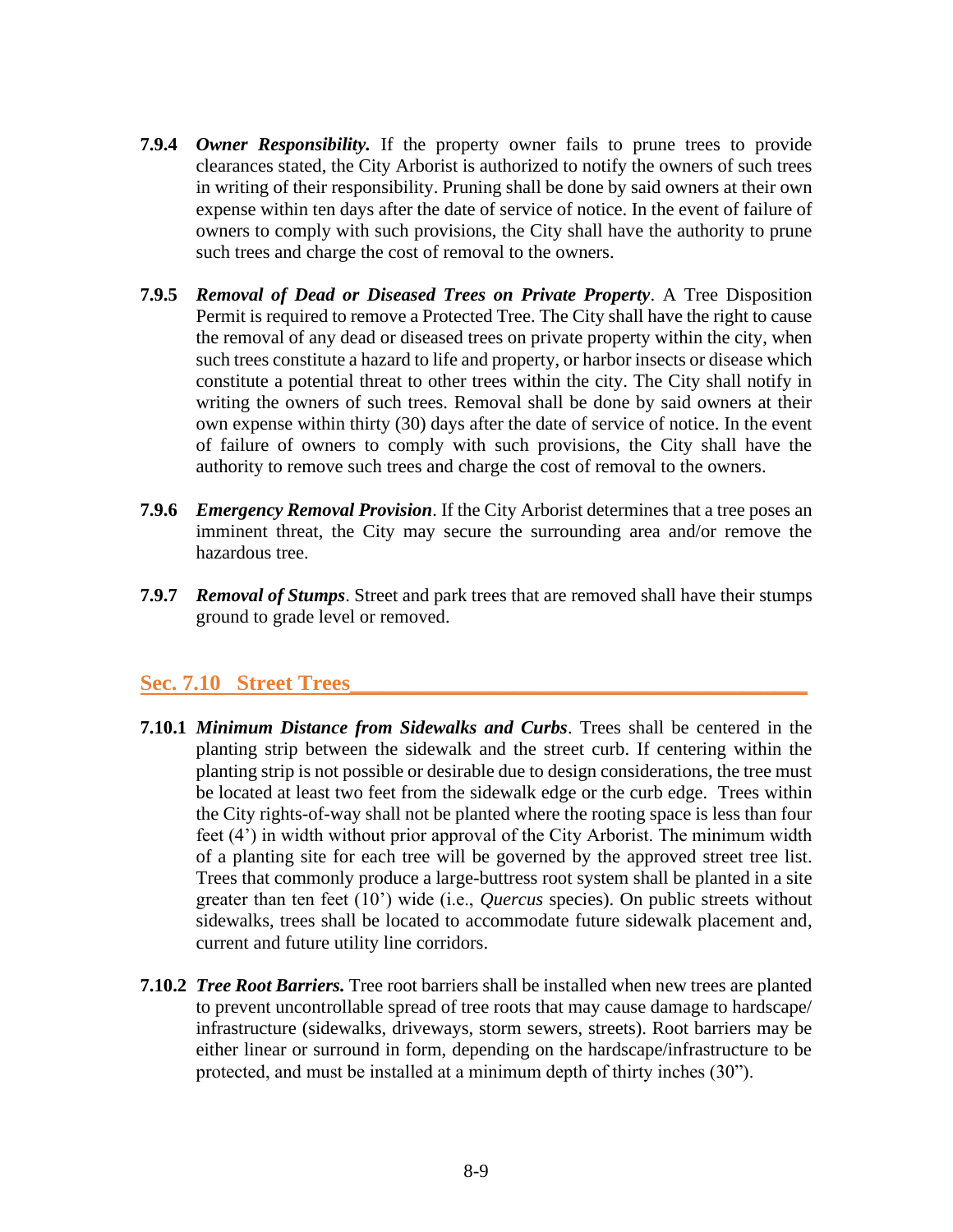|                         | <b>Small Tree</b>  | <b>Medium Tree</b> | <b>Large Tree</b> |
|-------------------------|--------------------|--------------------|-------------------|
| Feature                 | (up to 35' height) | (up to 60' height) | (over 60' height) |
| <b>Sidewalks</b>        | 2 feet             | 3 feet             | 4 feet            |
| Driveways               | 5 feet             | 5 feet             | 10 feet           |
| Fire Hydrants           | 5 feet             | 5 feet             | 5 feet            |
| <b>Intersections</b>    | 35 feet            | 35 feet            | 35 feet           |
| <b>Water Meters</b>     | 5 feet             | 5 feet             | 5 feet            |
| <b>Utility Boxes</b>    | 5 feet             | 5 feet             | 5 feet            |
| <b>Utility Poles</b>    | 5 feet             | 10 feet            | 10 feet           |
| <b>Street Lights</b>    | 10 feet            | 20 feet            | 30 feet           |
| <b>Stop Signs</b>       | 35 feet            | 35 feet            | 35 feet           |
| <b>Regulatory Signs</b> |                    | Cannot block sign  |                   |

#### **7.10.3** *Minimum Street Tree Planting Clearances.*

- **7.10.4** *Minimum Distance from Buried Utility Lines*. If buried utility lines traverse the planting strip, the following minimum distances apply:
	- 8"-10" water and sewer line 10 feet 12"-16" water and sewer line 15 feet 18" + water and sewer line 20 feet All other services 10 feet
- *7.10.5 Linear Spacing.* Trees shall be placed an average of every thirty feet (30'). Depending on the size, species, and variety, the City Arborist may approve planting distances which may be as close as ten feet  $(10')$  and as far as forty feet  $(40')$  to fifty feet (50') based on the size and growth habit of the tree.
- **7.10.6** *Medians.* No tree shall be planted in any median that is less than ten feet (10') in width.
- **7.10.7** *Overhead Utility Lines*. No tree with the potential of reaching a mature height of more than fifteen feet (15') shall be planted in the right-of-way under overhead wires.
- **7.10.8** *Street Tree List*. The Street Tree list includes suggested species for street trees. The City Arborist may approve trees that do not appear on this list.

| <b>Small Trees</b>     |                              |  |
|------------------------|------------------------------|--|
| <b>Common Name</b>     | <b>Botanical Name</b>        |  |
| American Holly         | Ilex opaca                   |  |
| <b>Bottlebrush</b>     | Callistemon sp.              |  |
| <b>Eagleston Holly</b> | Ilex x attenuate 'Eagleston' |  |
| Possumhaw Holly        | Ilex decidua                 |  |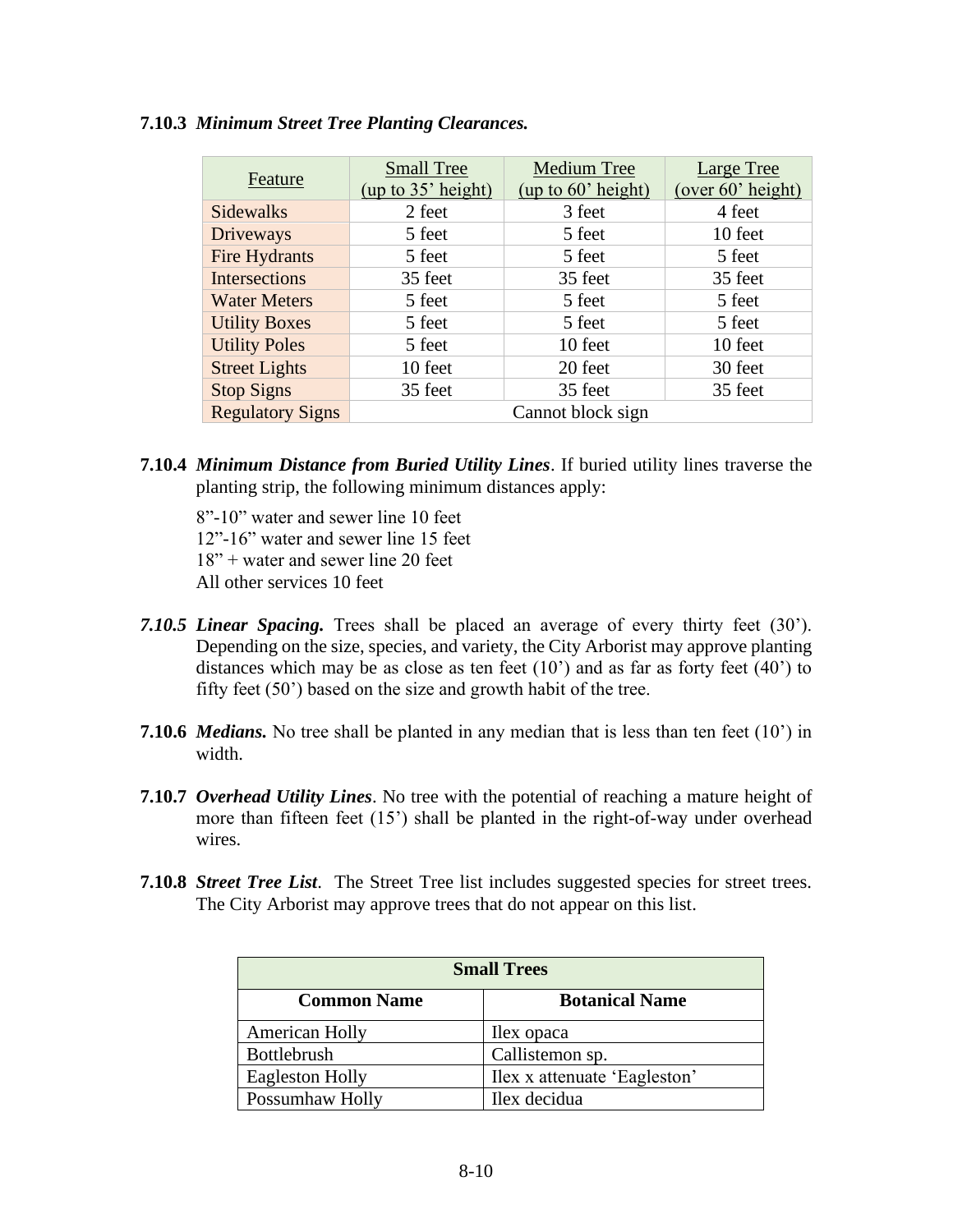| <b>Texas Redbud</b>        | Cercis canadensis 'Texensis'      |  |
|----------------------------|-----------------------------------|--|
| Vitex                      | Vitex agnus-castus                |  |
| Yaupon Holly               | Ilex vomitoria                    |  |
|                            | <b>Medium Trees</b>               |  |
| <b>Common Name</b>         | <b>Botanical Name</b>             |  |
| Cathedral Oak              | Quercus virginiana 'Cathedral'    |  |
| Chinese Elm                | Ulmus parvifolia                  |  |
| <b>Chinese Pistache</b>    | Pistacia chinenses                |  |
| Crape Myrtle               | Lagerstroemia indica              |  |
| Eve's Necklace             | Sophora affinis                   |  |
| Highrise Oak               | Quercus virginiana 'Highrise'     |  |
| Little Gem Magnolia        | Magnolia grandiflora 'Little Gem' |  |
| <b>River Birch</b>         | Betula nigra                      |  |
| Sweetbay Magnolia          | Magnolia virginiana               |  |
| <b>Teddy Bear Magnolia</b> | Magnolia grandiflora 'Southern    |  |
|                            | Charm'                            |  |
| <b>Large Trees</b>         |                                   |  |
| <b>Common Name</b>         | <b>Botanical Name</b>             |  |
| <b>Bald Cypress</b>        | Taxodium distichum                |  |
| <b>Black Walnut</b>        | Juglans nigra                     |  |
| <b>Bur Oak</b>             | Quercus macrocarpa                |  |
| Cedar Elm                  | Ulmus crassifolia                 |  |
| Crabapple                  | Malus sp.                         |  |
| Live Oak                   | Quercus virginiana                |  |
| Loblolly Pine              | Pinus taeda                       |  |
| <b>Mexican Plum</b>        | Prunus mexicana                   |  |
| Montezuma Bald Cypress     | Taxodium mucronatum               |  |
| Mulberry                   | Morus sp.                         |  |
| Pecan                      | Carya illinoinensis               |  |
| <b>Shumard Oak</b>         | Quercus shumardii                 |  |
| <b>Slash Pine</b>          | Pinus elliottii                   |  |
| Southern Magnolia          | Magnolia sp.                      |  |
| Sweetgum                   |                                   |  |
|                            | Liquidambar styraciflua           |  |
| <b>Texas Palmetto</b>      | Sabal texana                      |  |
| <b>Texas Persimmon</b>     | Diospyros texana                  |  |
| <b>Texas Red Oak</b>       | Quercus texana                    |  |

# **Sec. 7.11 City-maintained Trees\_\_\_\_\_\_\_\_\_\_\_\_\_\_\_\_\_\_\_\_\_\_\_\_\_\_\_\_\_\_\_\_\_**

**7.11.1** *Public Tree Care*. The City currently maintains Live Oak trees in the right-of way on Main Street. The locations are as follows; twenty-two Live Oaks on the south side of Main Street between Michigan and Kansas, extending down Kansas to the southern-most boundary/fence line of Helen's Garden; four Live Oaks on the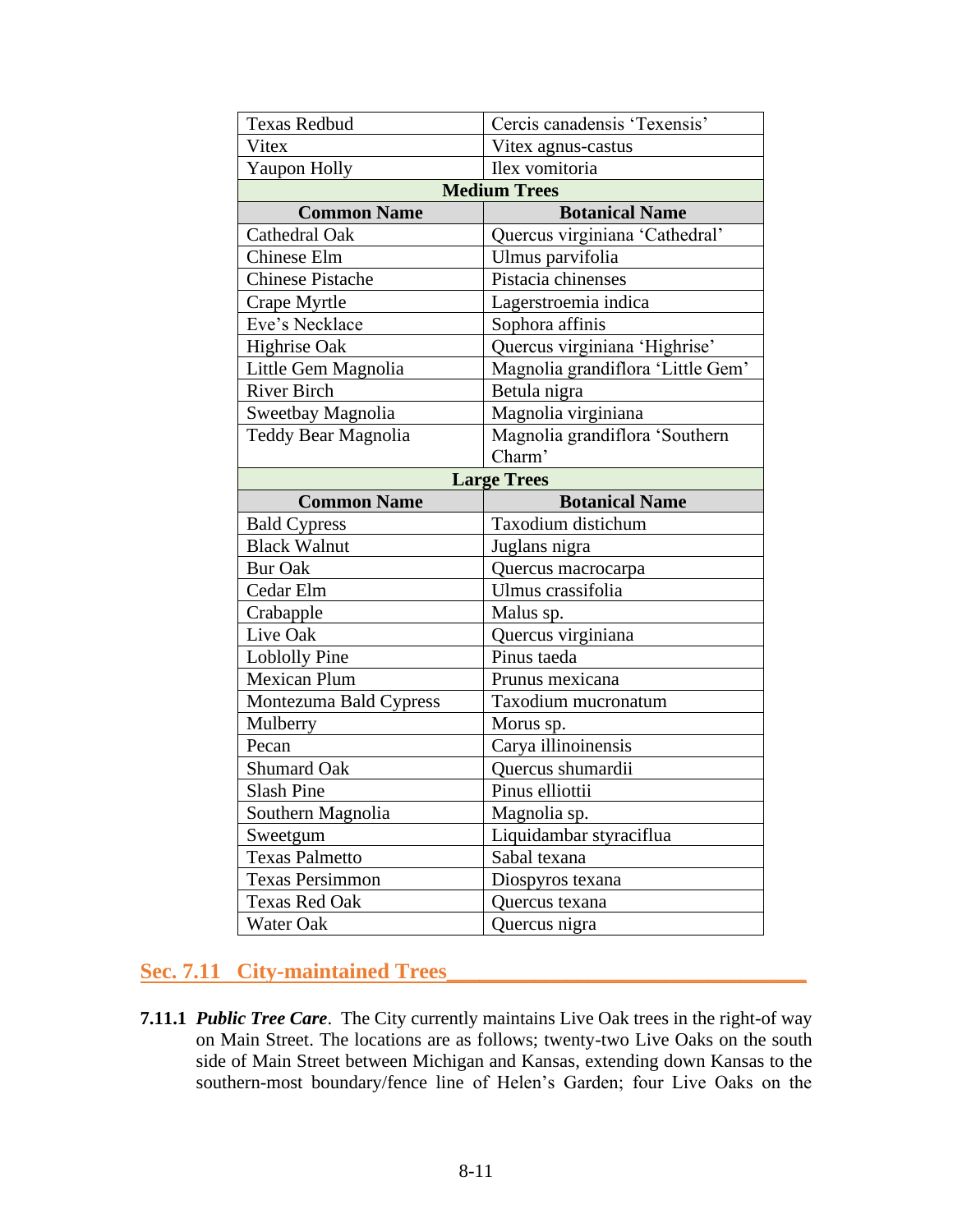southside of Main street between Kansas and Iowa and two Live oaks on the north side of Main street between Kansas and Iowa. See the map below.



- **7.11.2** *City rights*. The City shall have the right to plant, prune, maintain and remove trees, plants and shrubs within the lines of all streets, alleys, avenues, lanes, squares, rights-of-way and on property owned by the City, as necessary to insure public safety or to preserve or enhance the symmetry and beauty of such public property. The City reserves the right to allow the City Arborist to authorize the pruning or removal of a street tree or park tree when immediate pruning or removal is necessary to protect against an imminent threat of substantial injury to persons or damage of property.
- **7.11.3** *Non-liability of City*. Nothing in this Chapter shall be deemed to impose any liability for damages or a duty of care and maintenance upon the City or upon any of its officers or employees.

| <b>Large Trees</b>       |                        |
|--------------------------|------------------------|
| <b>Common Name</b>       | <b>Botanical Name</b>  |
| <b>American Sycamore</b> | Plantanus occidentalis |
| <b>Bald Cypress</b>      | Taxodium distichum     |
| Bur Oak                  | Quercus macrocarpa     |

#### **7.11.4** *Protected Tree List.*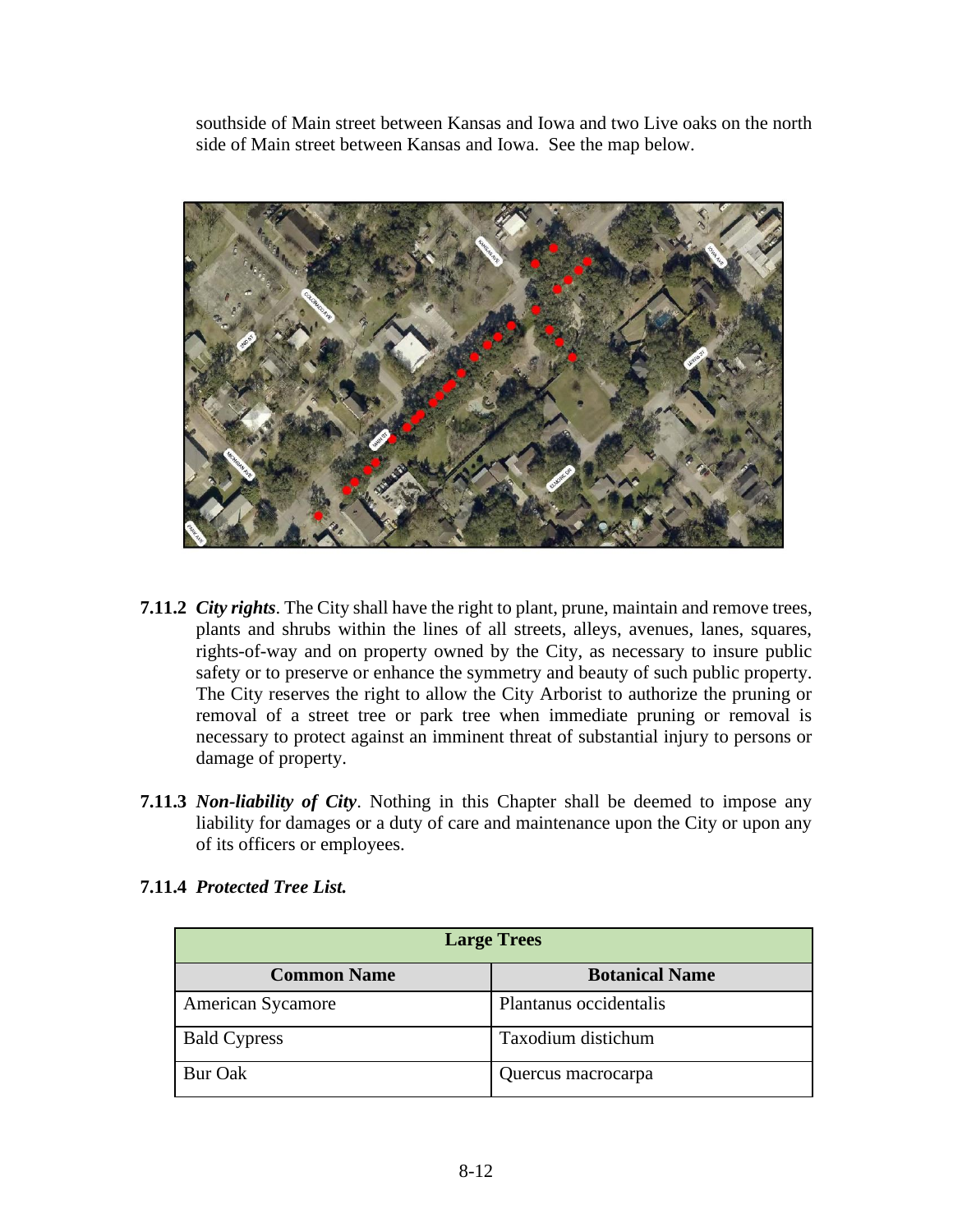| Chinquapin Oak            | Quercus muehlenbergii |
|---------------------------|-----------------------|
| Live Oak                  | Quercus virginiana    |
| <b>Loblolly Pine</b>      | Pinus taeda           |
| <b>Longleaf Pine</b>      | Pinus palustris       |
| <b>Mexican Sycamore</b>   | Plantanus mexicana    |
| <b>Nutall Oak</b>         | Quercus nutallii      |
| Overcup Oak               | Quercus lyrata        |
| Pecan                     | Carya illinoenses     |
| Post Oak                  | Quercus stellata      |
| Red Bay                   | Persea borbonia       |
| Red Maple                 | Acer rubrum           |
| <b>River Birch</b>        | Betula nigra          |
| Sawtooth Oak              | Quercus acutissima    |
| <b>Shumard Oak</b>        | Quercus shumardii     |
| Southern Magnolia         | Magnolia grandiflora  |
| Southern Red Oak          | Quercus falcate       |
| <b>Swamp Chestnut Oak</b> | Quercus michauxii     |
| Sweet Bay Magnolia        | Magnolia virginiana   |
| <b>Trident Red Maple</b>  | Acer Rubrum 'tridens' |
| Water Oak                 | Quercus nigra         |
| <b>White Oak</b>          | Quercus alba          |

| <b>Small Trees</b>      |                                  |
|-------------------------|----------------------------------|
| <b>Common Name</b>      | <b>Botanical Name</b>            |
| <b>Chinese Pistache</b> | Pistacia chinensis               |
| Eastern Redbud          | Cercis canadensis                |
| Little Gem Magnolia     | Magnolia grandiflor 'little gem' |
| Mexican Buckeye         | Ungnadia speciosa                |